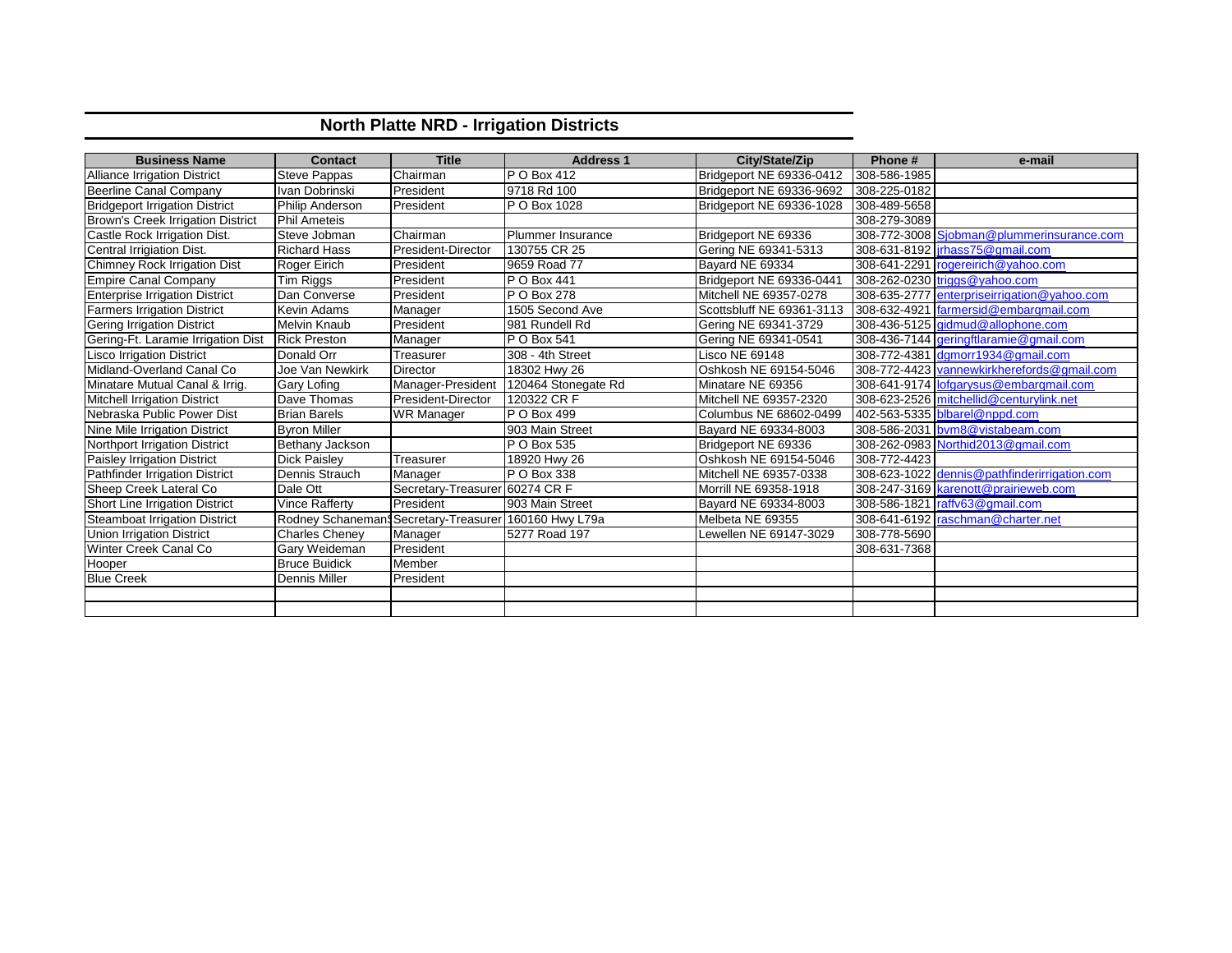| <b>Business Name</b>                     | <b>Contact</b>      | <b>Title</b>        |
|------------------------------------------|---------------------|---------------------|
| <b>Alliance Irrigation District</b>      | <b>Steve Pappas</b> | Chairman            |
| <b>Beerline Canal Company</b>            | Ivan Dobrinski      | President           |
| <b>Bridgeport Irrigation District</b>    | Philip Anderson     | President           |
| <b>Brown's Creek Irrigation District</b> | Dorene M Rice       | Secretary-Treasurer |
| Castle Rock Irrigation Dist.             | Rodney Schaneman    | Chairman            |
| Central Irrigiation Dist.                | <b>Richard Hass</b> | President-Director  |
| <b>Chimney Rock Irrigation Dist</b>      | Roger Eirich        | President           |
| <b>Empire Canal Company</b>              | Tim Riggs           | President           |
| <b>Enterprise Irrigation District</b>    | Dan Converse        | President           |
| <b>Farmers Irrigation District</b>       | Kevin Adams         | Manager             |
| <b>Gering Irrigation District</b>        | <b>Melvin Knaub</b> | President           |
| Gering-Ft. Laramie Irrigation Dist       | <b>Rick Preston</b> | Manager             |
| <b>Lisco Irrigation District</b>         | Donald Orr          | Treasurer           |
| Midland-Overland Canal Co                | <b>Dick Paisley</b> | Director            |
| Minatare Mutual Canal & Irrig.           | Gary Lofing         | Manager-President   |
| <b>Mitchell Irrigation District</b>      | Dave Thomas         | President-Director  |
| Nebraska Public Power Dist               | <b>Brian Barels</b> | <b>WR Manager</b>   |
| Nine Mile Irrigation District            | Joyce Mick          | Secretary-Treasurer |
| Northport Irrigation District            | Bethany Jackson     |                     |
| <b>Paisley Irrigation District</b>       | <b>Dick Paisley</b> | Treasurer           |
| <b>Pathfinder Irrigation District</b>    | Dennis Strauch      | Manager             |
| Sheep Creek Lateral Co                   | Dale Ott            | Secretary-Treasurer |
| Short Line Irrigation District           | Vince Rafferty      | President           |
| <b>Steamboat Irrigation District</b>     | David Fisher        | Secretary-Treasurer |
| <b>Union Irrigation District</b>         | Charles Cheney      | Manager             |
| Winter Creek Canal Co                    | Rodney Adams        | President           |